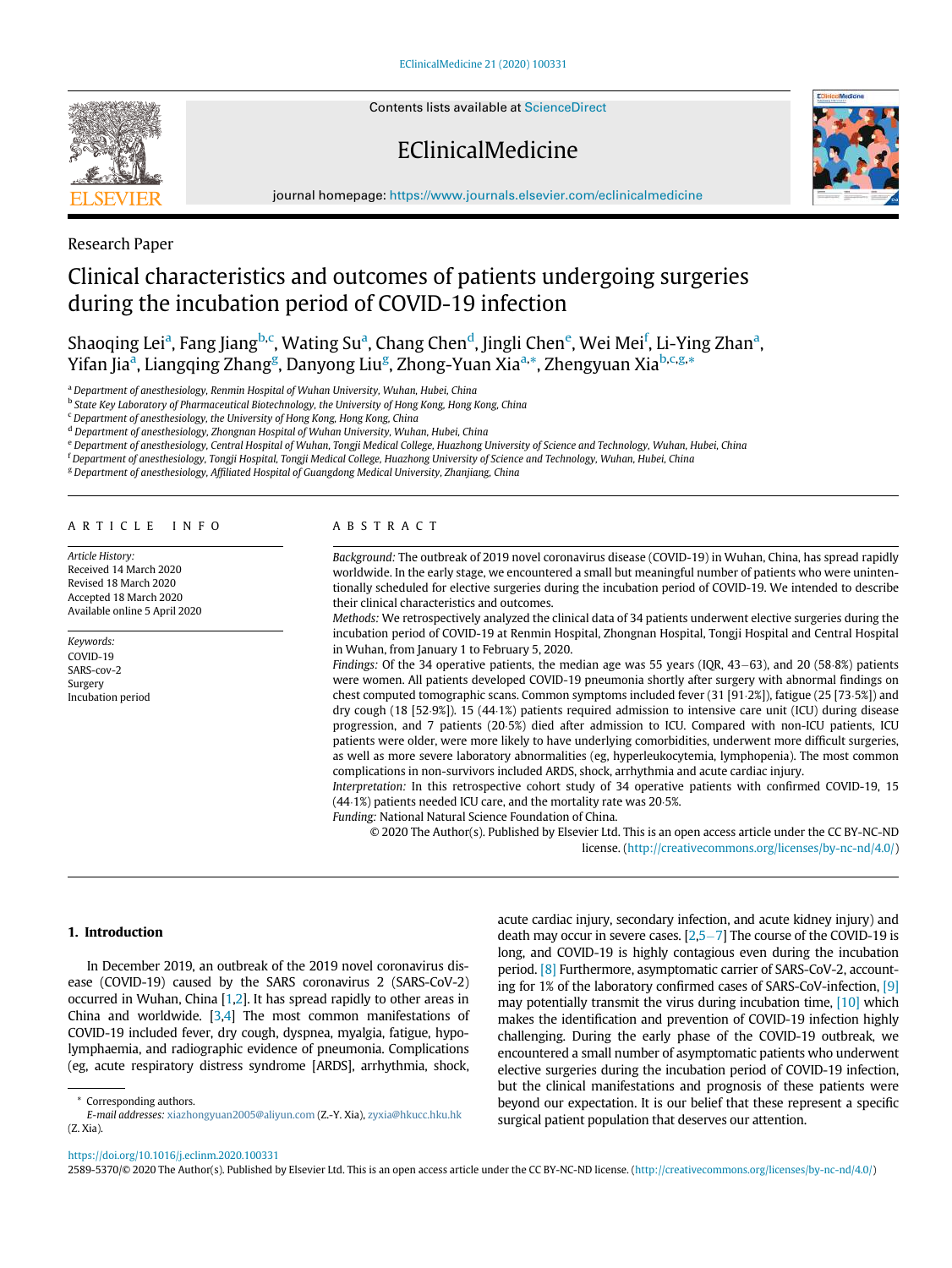#### Research in context

#### Evidence before this study

We searched PubMed and the China National Knowledge Infrastructure database for articles up to March 10, 2020, using the keywords "2019 novel coronavirus", "2019-nCoV", "SARS-CoV-2", "coronavirus", "Wuhan coronavirus", "Wuhan seafood market pneumonia virus", "COVID-19", "pneumonia", "Wuhan", AND "incubation period" "latent", AND "surgery", "operation" for articles published without any language restrictions. We found two articles in Chinese: one titled "Preliminary Recommendations for Lung Surgery during 2019 Novel Coronavirus Disease (COVID-19) Epidemic Period" in the Zhongguo Fei Ai Za Zhi, and another titled "Several suggestion of operation for colorectal cancer under the outbreak of Corona Virus Disease 19 in China" in the Zhonghua Wei Chang Wai Ke Za Zhi. We did not find any published studies about the surgical patients with latent COVID-19 infection.

### Added value of this study

We described the epidemiological, clinical, and laboratory characteristics, treatment, and clinical outcomes of 34 patients who underwent surgery during the incubation period of COVID-19 infection. This report, to the best of our knowledge, is the first retrospective study to describe the effects of surgery on COVID-19 progression and its prognosis. Our findings also suggest potential risk factors for the poor outcomes of operative patients with COVID-19 infection, including age, comorbidities, and surgical complexity.

## Implications of all the available evidence

In this retrospective cohort study of 34 operative patients with confirmed COVID-19, 15  $(44.1%)$  patients needed to receive ICU care, and mortality rate was 20.5%.

<span id="page-1-0"></span>Currently, the data on the clinical characteristics and outcomes of patients with COVID-19 infection undergoing surgeries are rare. A study by Chen and colleagues reported nine pregnant women who had COVID-19 infection and whose babies needed to be delivered via cesarean section surgery. [\[11\]](#page-6-8) However, this report mainly focused on the general clinical characteristics of pregnant women and whether or not intrauterine vertical transmission may occur. The data on the impact of surgery performed unintentionally during the incubation period of COVID-19 infection on the outcomes of patients are lacking, but are of utmost importance to reduce the morbidity and mortality, given that surgery may cause an immediate impairment of cell-mediated immunity, [\[12\]](#page-7-0) one of the major mechanisms that bring viral infections under control. [\[13\]](#page-7-1) In this study, we aim to present the epidemiological, clinical, and laboratory characteristics, treatment, and outcomes of patients undergoing elective surgeries during the incubation period of COVID-19 infection and to compare severe patients who received ICU care during disease progression and those who did not receive ICU care. We hope that our findings of the SARS-CoV-2 associated postoperative morbidity and mortality will benefit the global community in the battle against COVID-19 infection.

## 2. Methods

#### 2.1. Study design and participants

This is a multicenter, retrospective study, which was done at Renmin Hospital, Zhongnan Hospital, Tongji Hospital and Central Hospital in Wuhan, the most serious area of COVID-19 epidemic in China. We retrospectively reviewed patients who had undergone elective surgeries admitted from January 1 to February 5, 2020, the early stage of COVID-19 epidemic in Wuhan, China. 37 asymptomatic patients developed symptoms after operation and were diagnosed with COVID-19 according to WHO interim guidance. [\[14\]](#page-7-2) Laboratory confirmation of SAR-CoV-2 was done by quantitative RT-PCR on samples from the respiratory tract, which was performed by the local health authority as described. [[2](#page-6-1)[,5\]](#page-6-4) Of these patients, 3 patients were visited shortly after surgery by persons who were thereafter confirmed for COVID-19 infection, which made us difficult to judge whether or not the patients' infections were due to their exposures prior to surgery. Thus, these 3 patients were excluded, and finally 34 patients were included in this study.

This study was reviewed and approved by the Medical Ethical Committee of participating institutes (approval number WDRY2020-K067). Oral consent was obtained from the patients. The clinical outcomes of these operative patients were monitored up to March 10, 2020, the final date of follow-up, when all the patients were discharged.

## 2.2. Surgical difficulty category

The patients included in this study underwent various surgical procedures as shown in [Table 1](#page-1-0), and were categorized into four levels based on the degree of technical difficulty, complexity and risk according to the measures for the hierarchical management of surgical procedures published by the National Heath Commission of China. [\[15\]](#page-7-3) Briefly, level-1, various operations with low risks, simple procedures and low technical difficulty; level-2, various operations with mild risks, general complexity of procedures and general technical difficulty; level-3, various operations with moderate risks, complex procedures, and moderate technical difficulty; level-4, various operations with high risks, highly complex procedures and high technical difficulty.

## 2.3. Data collection

We reviewed clinical records, nursing records, laboratory findings, and chest computed tomographic (CT) scans for all 34 operative patients. The admission date of these patients was from January 1 to

## Table 1

Types of surgery and grading of surgical difficulty.

| Surgical procedures                                | Surgical risk category | Number of case |
|----------------------------------------------------|------------------------|----------------|
| Anterior decompression of cervical<br>spinal canal | Level-3                | 1              |
| Artificial femoral head replacement                | Level-3                | $\overline{2}$ |
| Clipping of cerebral aneurysm                      | Level-4                | 1              |
| Cesarean section                                   | Level-2                | 5              |
| Debridement of lower extremity                     | Level-2                | 1              |
| Debridement of eyeball                             | Level-2                | 1              |
| <b>Excision of breast mass</b>                     | Level-1                | 1              |
| Excision of intracranial lesions                   | Level-3                | 1              |
| Excision of lower extremity muscle<br>lesions      | Level-2                | 1              |
| Laparoscopic appendectomy                          | Level-2                | $\overline{2}$ |
| Laparoscopic partial colectomy                     | Level-3                | 4              |
| Laparoscopic radical gastrectomy                   | Level-4                | 1              |
| Pancreatoduodenectomy                              | Level-3                | 1              |
| Radical operation of ovarian cancer                | Level-3                | 1              |
| Radical operation of laryngeal cancer              | Level-3                | 1              |
| Radical resection of rectal cancer                 | Level-3                | 1              |
| Radical resection of esophageal<br>cancer          | Level-3                | $\overline{2}$ |
| Radical unilateral mastectomy                      | Level-3                | 1              |
| Removal of tibial internal fixation                | Level-2                | 1              |
| plate                                              |                        |                |
| Renal transplant                                   | Level-3                | 1              |
| Thoracoscopic lobectomy                            | Level-3                | 3              |
| Total hip replacement                              | Level-3                | 1              |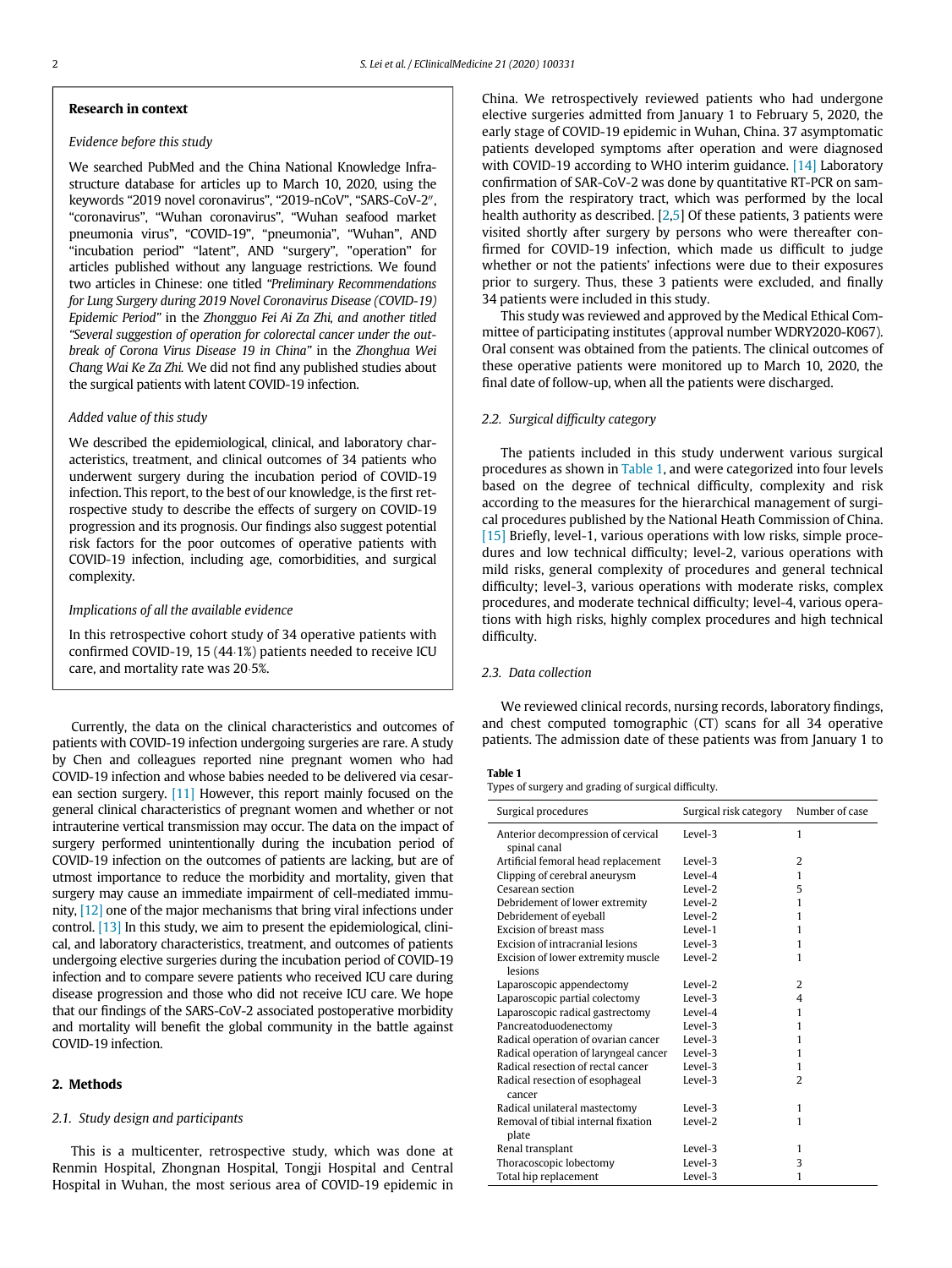February 5, 2020. Epidemiological, clinical, laboratory, and radiological characteristics and treatment and outcomes data were obtained with data collection forms from electronic medical records. Information included demographic, exposure history, underlying comorbidities, chest CT image, surgical type, surgical time, signs and symptoms, time of surgery to first symptoms, time of first symptom to dyspnea, vita signs and laboratory values on hospital admission, COVID-19 onset and ICU admission, treatments, complications, and prognosis. The durations from hospital admission to surgery, first symptom, dyspnea, ARDS, and ICU admission were also recorded. Two research investigators independently reviewed the data collection forms to verify data accuracy. Any missing or uncertain records were collected and clarified by direct communication with patients and their families.

#### 2.4. Definitions

The time of COVID-19 onset was defined as the date when the first sign or symptom was noticed. Acute respiratory distress syndrome (ARDS) was defined according to the Berlin definition.  $[16]$  Acute cardiac injury was identified if the cardiac biomarkers (eg, hypersensitive troponin I, Creatine kinase–MB) were above the 99% upper reference limit or new abnormalities were shown in electrocardiography and echocardiography. [\[5\]](#page-6-4) Acute kidney injury was defined according to the KDIGO clinical practice guidelines. [\[17\]](#page-7-5) Patients were admitted and transferred to intensive care unit (ICU) based on the progression of organ dysfunction or the need of mechanical ventilation. [[2](#page-6-1),[18\]](#page-7-6) For

<span id="page-2-0"></span>Table 2

Baseline characteristics of operative patients with COVID-19 infection.

patients admitted to ICU, myocardial enzymes, inflammatory stress, and blood gas analysis were determined on the day of ICU admission.

## 2.5. Statistical analysis

Continuous variables were presented as median with interquartile range (IQR) and compared by using independent group  $t$  tests when the data were normally distributed; otherwise, the Mann-Whitney test was used. Categorical variables were expressed as frequencies and percentages and compared by Pearson's chi-square or Fisher's exact test between ICU and non-ICU groups or survival and death groups. A twosided  $\alpha$  of less than 0.05 was considered statistically significant. All statistical analyses were performed with the SPSS (version 25 $0$ ) software.

## 2.6. Role of the funding source

The funders had no role in study design, data collection, data analysis, data interpretation, and the writing of the report. The corresponding authors had full access to all the data in the study and had final responsibility for the decision to submit for publication.

#### 3. Results

All 34 patients included in this study were residents of Wuhan City. The age range was 21 to 84 years, and median age was 55 years  $( IQR 43-63)$   $( Table 2)$  $( Table 2)$ . 20  $(58.8%)$  patients were woman, and 15 (44.1%) patients were admitted to ICU because of the progression of

|                                                                           |             | No.(%)           |                  |                    |                        |
|---------------------------------------------------------------------------|-------------|------------------|------------------|--------------------|------------------------|
|                                                                           | 95% CI      | Total $(N = 34)$ | ICU $(n = 15)$   | Non-ICU $(n = 19)$ | $P$ Value <sup>a</sup> |
| Age, median (IQR), y                                                      | $46 - 57$   | $55(43-63)$      | $55(44 - 74)$    | $47(29 - 58)$      | 0.03                   |
| Sex                                                                       |             |                  |                  |                    |                        |
| Female                                                                    | NA          | 20(58.8)         | 10(66.7)         | 10(52.6)           | 0.50                   |
| Male                                                                      | <b>NA</b>   | 14(41.2)         | 5(33.3)          | 9(47.4)            | 0.50                   |
| Any comorbidity                                                           | NA          | 20(58.8)         | 12(80.0)         | 8(42.1)            | 0.04                   |
| Hypertension                                                              | <b>NA</b>   | 13(38.2)         | 9(60.0)          | 4(21.1)            | 0.03                   |
| Malignancy                                                                | NA          | 9(26.5)          | 5(33.3)          | 4(21.1)            | 0.46                   |
| <b>Diabetes</b>                                                           | <b>NA</b>   | 8(23.5)          | 6(40.0)          | 2(10.5)            | 0.10                   |
| Cardiovascular disease                                                    | <b>NA</b>   | 7(20.6)          | 6(40.0)          | 1(5.3)             | 0.03                   |
| Cerebrovascular disease                                                   | NA          | 2(5.9)           | 2(13.3)          | $\bf{0}$           | 0.19                   |
| COPD                                                                      | <b>NA</b>   | 1(2.9)           | 1(6.7)           | $\bf{0}$           | 0.44                   |
| Chronic kidney disease                                                    | NA          | 1(2.9)           | 1(6.7)           | $\Omega$           | 0.44                   |
| Surgical difficulty category                                              |             |                  |                  |                    |                        |
| Level-1                                                                   | NA          | 1(2.9)           | $\bf{0}$         | 1(5.3)             | > 0.99                 |
| Level-2                                                                   | NA          | 11(32.4)         | 1(6.7)           | 10(52.6)           | 0.008                  |
| Level-3                                                                   | NA          | 20(58.8)         | 13(86.7)         | 7(36.8)            | 0.005                  |
| Level-4                                                                   | NA          | 2(5.9)           | 1(6.7)           | 1(5.3)             | > 0.99                 |
| Surgical time, median (IQR), minutes                                      | $142 - 230$ | $178(70 - 249)$  | $200(125 - 240)$ | $70(53 - 215)$     | 0.04                   |
| Signs and symptoms                                                        |             |                  |                  |                    |                        |
| Fever                                                                     | NA          | 31(91.2)         | 15(100)          | 16(84.2)           | > 0.99                 |
| Fatigue                                                                   | NA          | 25(73.5)         | 12(80.0)         | 13(68.4)           | 0.70                   |
| Dry cough                                                                 | <b>NA</b>   | 18(52.9)         | 9(60.0)          | 9(47.4)            | 0.51                   |
| Dyspnea                                                                   | NA          | 15(44.1)         | 9(60.0)          | 6(31.6)            | 0.16                   |
| Myalgia or arthralgia                                                     | NA          | 11(32.4)         | 6(40.0)          | 5(26.3)            | 0.47                   |
| Expectoration                                                             | NA          | 11(32.4)         | 7(46.7)          | 4(21.1)            | 0.15                   |
| Dizziness or Headache                                                     | <b>NA</b>   | 8(23.5)          | 5(33.3)          | 3(15.8)            | 0.41                   |
| Pharyngalgia                                                              | NA          | 7(20.6)          | 3(20.0)          | 4(21.1)            | > 0.99                 |
| Anorexia                                                                  | NA          | 5(14.7)          | 3(20.0)          | 2(10.5)            | 0.63                   |
| nausea                                                                    | na          | 3(8.8)           | 1(6.7)           | 2(10.5)            | > 0.99                 |
| diarrhea                                                                  | na          | 2(5.9)           | 1(6.7)           | 1(5.3)             | > 0.99                 |
| Abdominal pain                                                            | NA          | 1(2.9)           | 1(6.7)           | $\Omega$           | 0.44                   |
| Time of surgery to first symptom, median (IQR), days                      | $2.0 - 3.5$ | $2.0(1.0-4.0)$   | $2.5(1.0-5.0)$   | $2.0(1.0-3.3)$     | 0.61                   |
| First symptom to dyspnea, median (IQR), days                              | $2.6 - 5.0$ | $3.5(2.0-5.3)$   | $2.0(1.0-4.0)$   | $5.0(2.0-6.5)$     | 0.02                   |
| Bilateral distribution of patchy shadows or ground glass opacity, No. (%) | <b>NA</b>   | 34 (100)         | 15(100)          | 19 (100)           | > 0.99                 |

Abbreviations: ARDS, acute respiratory distress syndrome; COVID-19: 2019 novel coronavirus disease; COPD, chronic obstructive pulmonary disease; ICU, intensive care unit; IQR, interquartile range; CI, confidence interval; NA, not applicable.

<span id="page-2-1"></span> $P < 0.05$  was considered statistically significant.<br>
<sup>a</sup> P values indicate differences between non-ICU and ICU patients.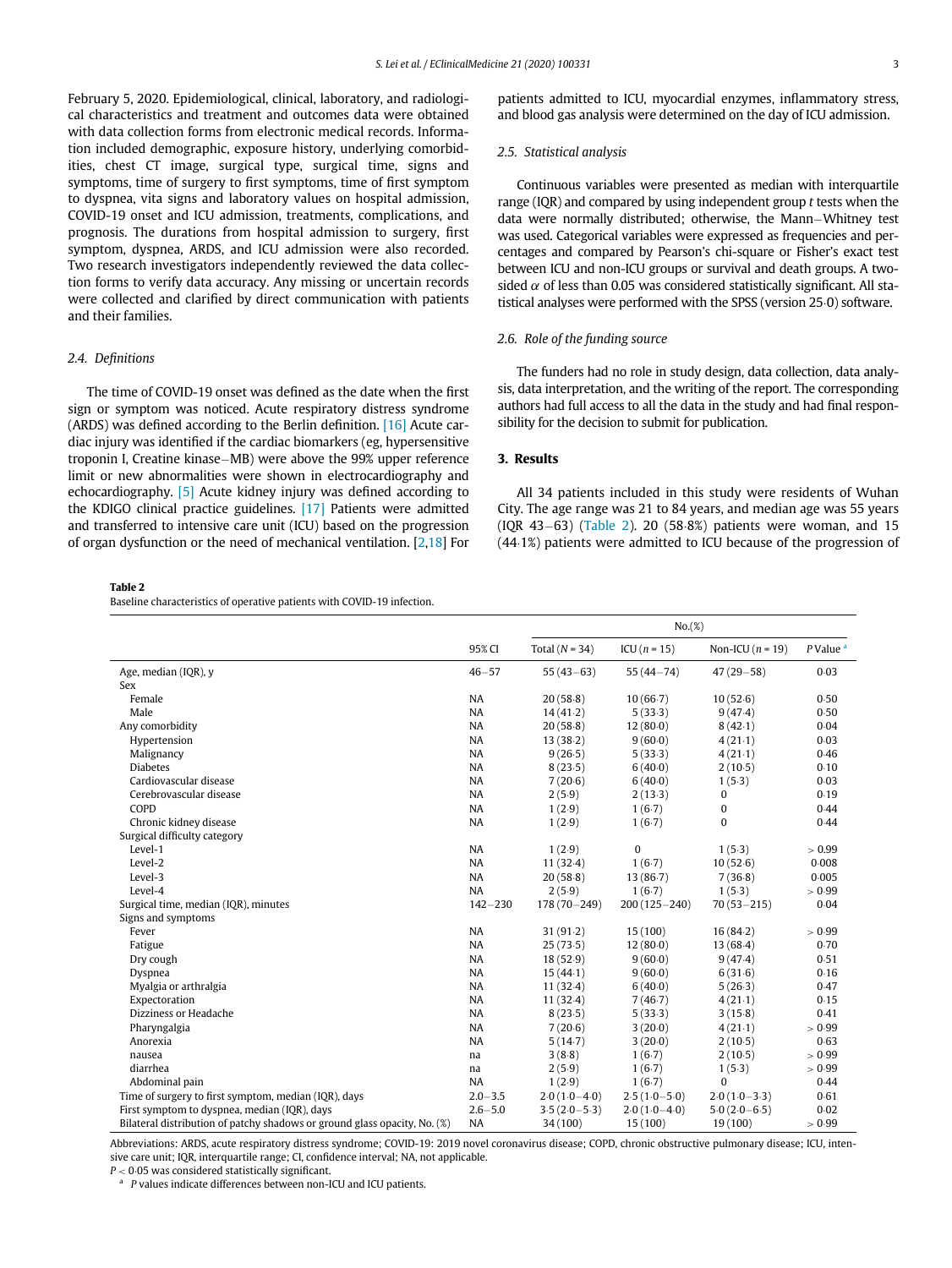<span id="page-3-1"></span>

Fig. 1. Timeline of the operative patients with COVID-19 infection after hospital admission.

#### <span id="page-3-2"></span>Table 3

Laboratory findings of postoperative patients on COVID-19 onset.

|                                           |                 | Median (IQR)        |                     |                     |                      |  |
|-------------------------------------------|-----------------|---------------------|---------------------|---------------------|----------------------|--|
|                                           | 95% CI          | Total $(N = 34)$    | $ICU(n = 15)$       | Non-ICU $(n = 19)$  | P Value <sup>a</sup> |  |
| White blood cell count, $\times 10^9$ /L  | $6.5 - 9.5$     | $7.4(4.7-10.0)$     | $8.5(4.7 - 13.1)$   | $5.7(4.6 - 8.1)$    | 0.049                |  |
| Neutrophil count, $\times 10^9$ /L        | $4.8 - 7.8$     | $5.1(3.3 - 8.3)$    | $7.9(4.1 - 10.7)$   | $4.1(3.1 - 5.8)$    | 0.02                 |  |
| Lymphocyte count, $\times 10^9$ /L        | $0.6 - 1.2$     | $0.7(0.6-0.9)$      | $0.7(0.5-0.9)$      | $0.7(0.6-1.2)$      | 0.98                 |  |
| $<1.1$ , No. $(\%)$                       | NA              | 29(85.3)            | 14(93.3)            | 15(78.9)            | 0.35                 |  |
| Monocyte count, $\times 10^9$ /L          | $-2.8 - 10.9$   | $0.5(0.4-0.8)$      | $0.6(0.3-1.1)$      | $0.5(0.4-0.7)$      | 0.32                 |  |
| Platelet count, $\times 10^9$ /L          | $162.7 - 226.6$ | $190(128 - 238)$    | $204(123 - 237)$    | $187(140 - 239)$    | 0.81                 |  |
| Prothrombin time, s                       | $11.2 - 12.2$   | $11.5(10.6 - 12.4)$ | $11.4(10.6 - 12.7)$ | $11.5(10.6 - 12.3)$ | 0.62                 |  |
| Activated partial thromboplastin time, s  | $27.3 - 32.4$   | $27.9(25.8 - 31.9)$ | $28.0(26.3 - 30.6)$ | $27.7(25.4 - 32.2)$ | 0.75                 |  |
| D-dimer, mg/L                             | $-16.0 - 59.9$  | $1.8(0.6 - 2.8)$    | $1.9(1.2 - 3.1)$    | $1.5(0.4 - 2.9)$    | > 0.99               |  |
| Alanine aminotransferase, U/L             | $22.2 - 37.2$   | $21.5(13.0 - 46.3)$ | $14.6(13.0 - 41.9)$ | $23.0(13.0 - 51.0)$ | 0.54                 |  |
| Aspartate aminotransferase, U/L           | $27.5 - 41.4$   | $26.0(20.3 - 55.7)$ | $23.0(20.0 - 54.9)$ | $30.0(20.4 - 61.0)$ | 0.49                 |  |
| Total bilirubin, $\mu$ mol/L              | $1.9 - 43.0$    | $9.9(7.3 - 16.8)$   | $13.0(9.1 - 19.2)$  | $8.1(6.5 - 12.9)$   | 0.04                 |  |
| Blood urea nitrogen, mmol/L               | $4.5 - 10.0$    | $4.5(3.8 - 7.5)$    | $5.8(4.9 - 10.3)$   | $4.0(3.3 - 4.2)$    | 0.03                 |  |
| Creatinine, $\mu$ mol/L                   | $46.5 - 107.1$  | $57.4(46.6 - 64.0)$ | $63.0(60.0 - 76.0)$ | $46.8(42.0 - 57.0)$ | 0.049                |  |
| Lactate dehydrogenase, U/L                | $194 - 221$     | $209(191 - 230)$    | $218(188 - 230)$    | $207(192 - 231)$    | 0.51                 |  |
| Creatine kinase, U/L                      | $49 - 100$      | $61(43-94)$         | $70(47 - 163)$      | $61(31-89)$         | 0.35                 |  |
| C-reactive protein, mg/L                  | $29 - 69$       | $30.3(8.4 - 74.3)$  | $29.6(12.5 - 86.6)$ | $24.8(7.7 - 72.3)$  | 0.55                 |  |
| Hypersensitive C-reactive protein, mg/L   | $17.3 - 61.7$   | $14.6(5.3 - 47.8)$  | $16.0(5.3 - 75.0)$  | $9.2(4.7 - 21.3)$   | 0.72                 |  |
| Procalcitonin, ng/mL, $\geq$ 0.1, No. (%) | NA.             | 19(55.9)            | 12(80.0)            | 7(36.8)             | 0.02                 |  |

Abbreviations: ICU, intensive care unit; IQR, interquartile range; bpm, beats per minute; MAP, mean arterial pressure; CI, confidence interval; NA, not applicable.<br> $P < 0.05$  was considered statistically significant.

 $P$  values indicate differences between non-ICU and ICU patients.

<span id="page-3-0"></span>organ dysfunction or the need for mechanical ventilation. 20 (58.8%) patients had 1 or more comorbidities. Hypertension (13 [38-2%]), malignancy (9 [26 $5\%$ ]), diabetes (8 [23 $5\%$ ]), and cardiovascular disease (7 [20 $6\%)$ ) were the most common comorbidities.

In the present study, most patients underwent surgeries with the surgical difficulty category at level-2 (11 [32.4%]) and level-3  $(20 [58.8\%])$ , only 2 (5.9%) patients underwent surgeries with the surgical difficulty category at level-4, the highest surgical difficulty category ([Table 2](#page-2-0)). 13 of 15 patients admitted to ICU underwent level-3 surgeries. By contrast, the surgical difficulty category was level-2 for the majority of non-ICU patients. The overall median surgical time was 178 min (IQR, 70 $-249$ ). The patients in ICU had longer surgical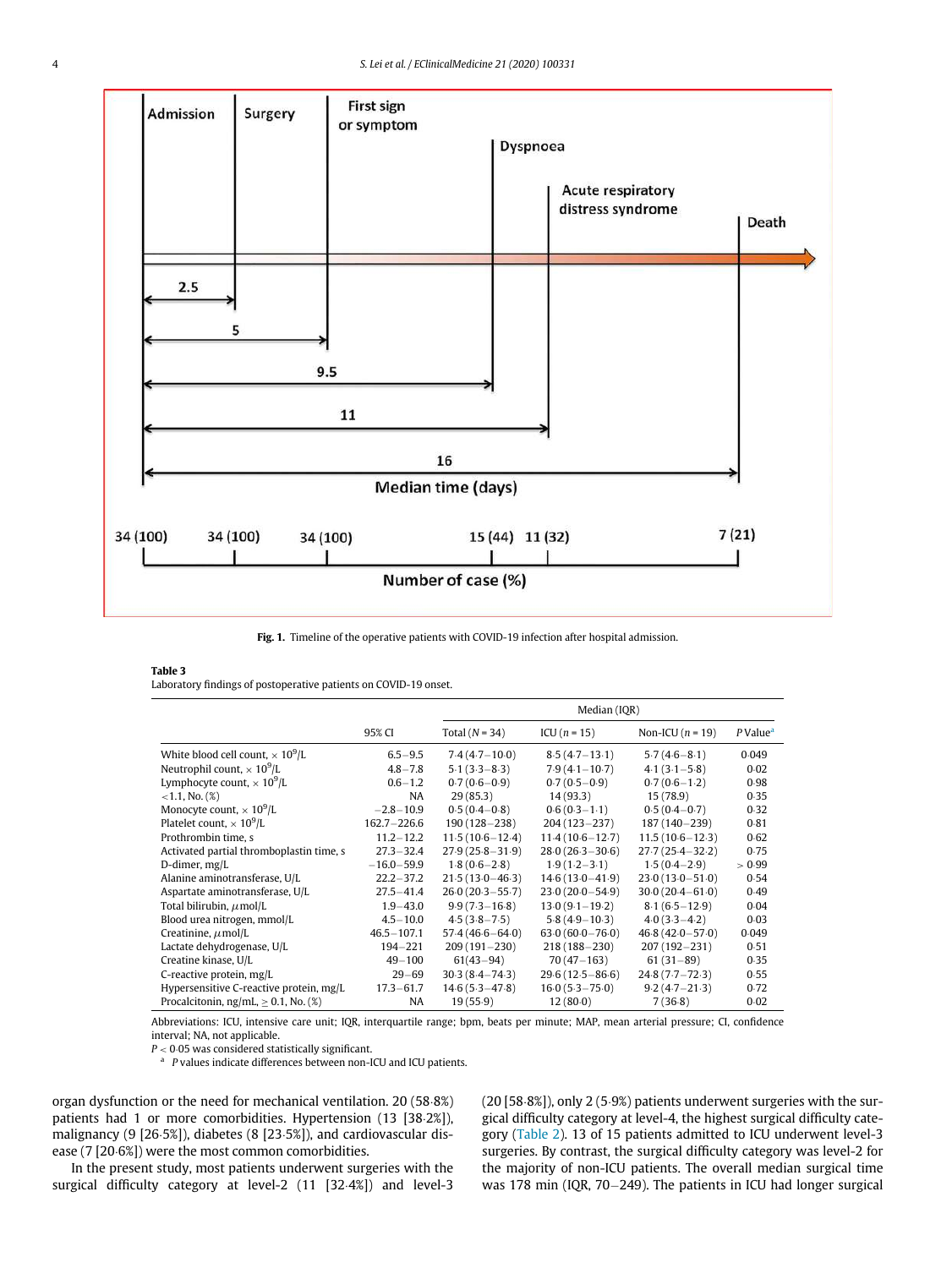<span id="page-4-0"></span>Table 4

Treatments and outcomes of postoperative patients infected with COVID-19.

|                            | No.(%)           |               |                       |                      |  |  |
|----------------------------|------------------|---------------|-----------------------|----------------------|--|--|
|                            | Total $(N = 34)$ | $ICU(n = 15)$ | Non-ICU<br>$(n = 19)$ | P Value <sup>a</sup> |  |  |
| Complications              |                  |               |                       |                      |  |  |
| <b>ARDS</b>                | 11(32.4)         | 9(60.0)       | 2(10.5)               | 0.003                |  |  |
| Shock                      | 10(29.4)         | 8(53.3)       | 2(10.5)               | 0.01                 |  |  |
| Secondary infection        | 10(29.4)         | 7(46.7)       | 2(10.5)               | 0.03                 |  |  |
| Arrhythmia                 | 8(23.5)          | 5(33.3)       | 3(15.8)               | 0.42                 |  |  |
| Acute cardiac injury       | 5(14.7)          | 5(33.3)       | $\Omega$              | 0.01                 |  |  |
| Acute kidney injury        | 2(5.9)           | 2(13.3)       | $\theta$              | 0.19                 |  |  |
| Treatment                  |                  |               |                       |                      |  |  |
| Antiviral therapy          | 34 (100)         | 15 (100)      | 19(100)               | > 0.09               |  |  |
| Antibiotic therapy         | 34 (100)         | 15 (100)      | 19(100)               | > 0.09               |  |  |
| Glucocorticoid             | 16(47.1)         | 9(60.0)       | 7(36.8)               | 0.30                 |  |  |
| therapy                    |                  |               |                       |                      |  |  |
| Immunoglobulin             | 14(41.2)         | 8(53.3)       | 6(31.6)               | 0.30                 |  |  |
| <b>CKRT</b>                | 1(2.9)           | 1(6.7)        | $\Omega$              | 0.44                 |  |  |
| Oxygen support             |                  |               |                       |                      |  |  |
| Nasal cannula              | 19(55.9)         | 3(20.0)       | 16(84.2)              | 0.003                |  |  |
| Noninvasive ventilation or |                  |               |                       |                      |  |  |
| high-flow nasal            | 10(29.4)         | 7(46.7)       | 3(15.8)               | 0.07                 |  |  |
| cannula                    |                  |               |                       |                      |  |  |
| Invasive mechanical        | 5(14.7)          | 5(33.3)       | $\Omega$              | 0.01                 |  |  |
| ventilation                |                  |               |                       |                      |  |  |
| <b>ECOMA</b>               | 1(2.9)           | 1(6.7)        | 0                     | 0.44                 |  |  |
| Prognosis                  |                  |               |                       |                      |  |  |
| Discharge                  | 27 (79.4)        | 8(53.3)       | 19 (100)              | 0.001                |  |  |
| Death                      | 7(20.6)          | 7(46.7)       | $\Omega$              | 0.001                |  |  |

Abbreviations: ARDS, acute respiratory distress syndrome; CKRT, continuous kidney replacement therapy; ECMO, extracorporeal membrane oxygenation; ICU, intensive care unit.

<span id="page-4-1"></span> $P < 0.05$  was considered statistically significant.<br><sup>a</sup> P values indicate differences between non-ICU and ICU patients.

time (median time, 200 min [IQR, 125-240] vs 70 min [IQR, 53-215];  $P = 0.04$ ) and shorter time from surgery to first symptom (median time, 2 $\cdot$ 0 days [IQR, 1 $\cdot$ 0 $-$ 4 $\cdot$ 0] vs 5 $\cdot$ 0 days [IQR, 2 $\cdot$ 0 $-$ 6 $\cdot$ 5]; P = 0.02) than that of non-ICU patients.

The most common symptoms at COVID-19 onset were fever (31 [91.2%]), fatigue (25 [73.5%]), dry cough (18 [52.9%]), dyspnea (15  $[44.1\%]$ ), myalgia or arthralgia (11  $[32.4\%]$ ), and expectoration (11 [32.4%]). Less common symptoms were dizziness, headache, pharyngalgia, nausea, diarrhea, and abdominal pain. The median time from surgery to first symptom was 2 $\cdot$ 0 days (IQR, 1 $\cdot$ 0 $-4\cdot$ 0) and 3.0 days (IQR,  $2.0-4.5$ ) to diagnosis of pneumonia. The median time from first symptoms to dyspnea was  $3·5$  days (IQR,  $2·0-5·3$ ) ([Table 2\)](#page-2-0). The median duration from hospital admission to surgery was 2.5 days (IQR,  $1·0-4·0$ ), to first sign or symptoms was 5 $·0$  days (IQR,  $3·3-8·8$ ), to dyspnea was  $9·5$  days (IQR  $6·0-14·5$ ), to ARDS was 10 $·0$  days (IQR,  $8·0-15·0$ ). For the non-survival patients, the median time from hospital admission to death was 16 $\cdot$ 0 days (IQR, 11 $\cdot$ 0-25 $\cdot$ 0) ([Fig. 1\)](#page-3-1).

Compared with patients who did not receive ICU care, patients who required ICU care were significantly older (median age, 55 years [IQR, 44-74] vs 47 years [IQR, 29-58];  $P = 0.03$ ), and were more likely to have underlying comorbidities  $(12 \, 80.0\%)$  vs 8  $[42.1\%$ ;  $P = 0.04$ ), including hypertension (9 [60 $\cdot$ 0%] vs 4 [21 $\cdot$ 1%]; P = 0 $\cdot$ 03) and cardiovascular disease (6  $[40.0\%]$  vs 1  $[5.3\%]$ ); P = 0.03) [\(Table 2](#page-2-0)).

There were numerous differences in laboratory findings between ICU and non-ICU patients ([Table 3](#page-3-2)), including higher white blood cell (median count, 8.5 [IQR, 4.7–13.1]  $\times$  10<sup>9</sup>/L vs 5.7 [IQR,  $(4.6-8.1] \times 10^9$ /L;  $P = 0.049$ ) and neutrophil counts (median count, 7.9 [IQR, 4.1–10.7]  $\times 10^9$ /L vs 4.1 [IQR, 3.1–5.8]  $\times 10^9$ /L; P = 0.02), as well as higher levels of total bilirubin (median concentration, 13⋅0  $\mu$ mol/L [IQR, 9⋅1−19⋅2] vs 8⋅1 $\mu$ mol/L [IQR, 6⋅5−12⋅9]; P = 0⋅04), blood urea nitrogen (median concentration, 5.8 mmol/L [IQR, 4.9–10.3] vs 4.0 mmol/L [IQR, 3.3–4.2];  $P = 0.03$  and creatinine (median concentration, 63 $\cdot$ 0  $\mu$ mol/L [IQR, 60 $\cdot$ 0–76 $\cdot$ 0] vs 46 $\cdot$ 8  $\mu$ mol/L [IQR, 42 $-57.0$ ]; P = 0 $0.049$ ). The number of patients with increased

concentration of procalcitonin ( $\geq 0.1$  ng/mL) in ICU was more than non-ICU patients (12 [80 $0\%$ ] vs 7 [36 $8\%$ ]; P = 0 $0\%$ ). These measures were recorded on the day of COVID-19 onset for all patients. All the 34 patients demonstrated bilateral distribution of patchy shadows or ground glass opacity on chest CT scan [\(Table 3\)](#page-3-2).

All patients had developed pneumonia after surgery. Common complications among the 34 patients included ARDS (11 [32.4%]), shock  $(10 [29.4%])$ , secondary infection  $(10 [29.4%])$ , arrhythmia  $(8 [23.5\%])$ , acute cardiac injury  $(5 [14.7\%])$ , and acute kidney injury (2 [5.9%]; [Table 3](#page-3-2)). ICU patients were more likely to have ARDS, shock, second infection and acute cardiac injury than non-ICU patients. All patients received antiviral therapy (lopinavir/ritonavir) and antibiotic therapy. Part of the patients received glucocorticoid therapy  $(16 [47·1%)$  and immunoglobulin therapy  $(14 [41·2%)$ , and  $1 (2·9%)$ patient received kidney replacement therapy. In ICU, 7 (46.7%) patients received high-flow oxygen or noninvasive ventilation, and 5 (33.3%) required invasive mechanical ventilation,  $1(6.7%)$  of whom received extracorporeal membrane oxygenation as rescue therapy [\(Table 4\)](#page-4-0).

Seven patients died after admission to the ICU, they all underwent surgeries at the surgical difficulty category level-3. The age range was 34 to 83 years old, and 4 were women [\(Table 5\)](#page-5-0). The surgery duration ranged from 110 to 379 min. All these patients had 1 or more coexisting medical conditions. The most common comorbidities were cardiovascular disease  $(4 [57.1\%])$ , malignancy  $(4 [57.1\%])$  and hypertension (3 [42.9%]). 4 of these 7 patients presented with fever as first symptom. The median duration from first symptom to death was 9 days (IQR,  $6-11$ ). All these patients developed respiratory failure and had three or more complications. The most common complications among the 7 patients included ARDS  $(7 \mid 100\%)$ , shock  $(4 \mid 57.1\%)$ , arrhythmia  $(4 [57.1\%])$  and acute cardiac injury  $(4 [57.1\%])$ .

#### 4. Discussion

This report, to the best of our knowledge, is the first retrospective cohort study to describe the clinical characteristics and outcomes of operative patients with SARS-CoV-2 infection. All the 34 patients involved in this study had a history of direct exposure to Wuhan City before hospital admission, and none of them had any sign or symptom of COVID-19 before surgery. Of note, symptoms of COVID-19 manifested quickly after the completion of surgery, and SARS-CoV-2 infection was laboratory-confirmed soon thereafter. The length of time from hospital admission to surgery (median time,  $2·5$  days [IQR,  $1·0-4·0$ ]) is shorter than the median incubation time of 5.2 days obtained from a study of patients with confirmed SARS-CoV-2 infections in Wuhan, [\[19\]](#page-7-7) and also shorter than the overall incubation time (median time, 4.0 days [IQR, 2⋅0-7⋅0]) derived from a study of patients with COVID-19 from 552 hospitals in China. [\[6\]](#page-6-9) These evidences collectively support our belief that the patients included in the current study are in their incubation period of COVID-19 infection before undergoing surgeries.

During the disease progression, 15 of 34 postoperative patients received ICU care. This proportion  $(44.1%)$  is much higher than the reported 26.1% in hospitalized COVID-19 patients without surgery. [\[2\]](#page-6-1) Most patients in ICU were older, had more underlying comorbidities and longer surgical time, and undergone more difficult surgery than patients not admitted to ICU. This suggests that old age, comorbidities, surgical time, and difficulty of operation may be risk factors for poor outcome. Compared with the symptoms in non-ICU patients, dyspnea occurred earlier in critically ill patients. The time of first symptom to dyspnea in ICU patients was much shorter than non-ICU patients. This symptom characteristic may help physicians identify patients with potential poor prognosis.

The data in this study suggest that surgery may accelerate and exacerbate disease progression of COVID-19. This is derived from the following findings. The patients developed COVID-19 symptoms very shortly (average 2 $6$  days) after surgery completion. The median time of COVID-19 onset (which was defined as the date when the first sign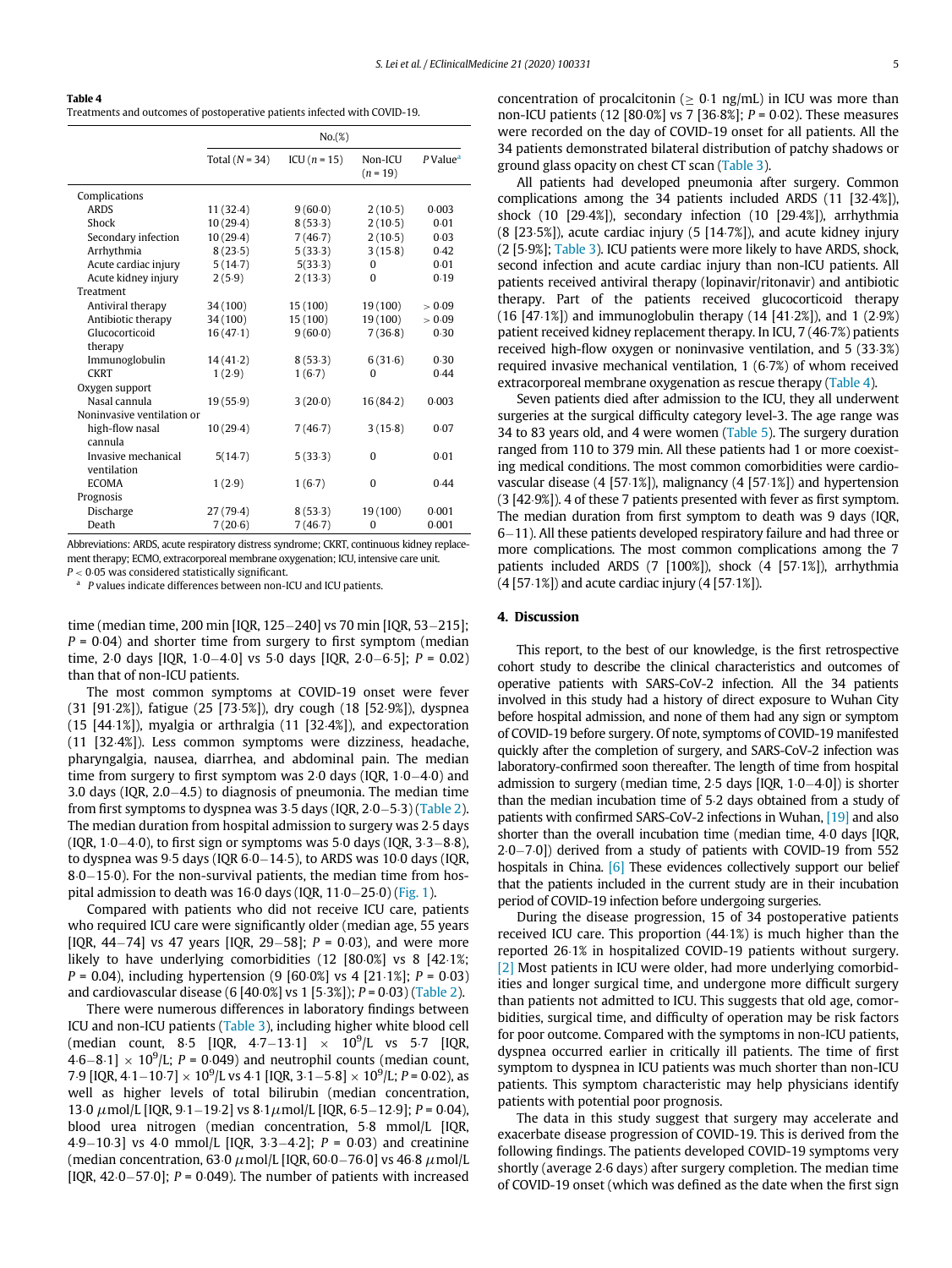| Date of admission               | Patient 1<br>Jan <sub>12</sub> | Patient 2<br>Jan $13$ | Patient 3<br>Jan <sub>14</sub> | Patient 4<br>Jan <sub>15</sub> | Patient 5<br>Jan <sub>15</sub>                  | Patient 6<br>$\tan 20$ | Patient 7<br>lan <sub>27</sub> | No. (%)<br>NA |
|---------------------------------|--------------------------------|-----------------------|--------------------------------|--------------------------------|-------------------------------------------------|------------------------|--------------------------------|---------------|
| Age, years                      | 34                             | 55                    | 63                             | 48                             | 55                                              | 83                     | 77                             | <b>NA</b>     |
| Sex, Female/male                | Female                         | Male                  | Male                           | Female                         | Female                                          | Male                   | Female                         | <b>NA</b>     |
| Epidemiological history*        | Yes                            | Yes                   | Yes                            | Yes                            | Yes                                             | Yes                    | Yes                            | 7(100)        |
| Comorbidities                   |                                |                       |                                |                                |                                                 |                        |                                |               |
| Cardiovascular disease          | <b>No</b>                      | Yes                   | N <sub>o</sub>                 | No                             | Yes                                             | Yes                    | Yes                            | 4(57.1)       |
| Malignancy                      | Yes                            | Yes                   | Yes                            | Yes                            | No                                              | No                     | No                             | 4(57.1)       |
| Hypertension                    | No                             | Yes                   | N <sub>o</sub>                 | <b>No</b>                      | N <sub>o</sub>                                  | Yes                    | Yes                            | 3(42.9)       |
| <b>Diabetes</b>                 | N <sub>0</sub>                 | No                    | No                             | Yes                            | No                                              | No                     | No                             | 1(14.3)       |
| Cerebrovascular disease         | N <sub>o</sub>                 | N <sub>o</sub>        | N <sub>o</sub>                 | No                             | No                                              | Yes                    | No                             | 1(14.3)       |
| COPD                            | <b>No</b>                      | Yes                   | N <sub>o</sub>                 | N <sub>o</sub>                 | N <sub>o</sub>                                  | N <sub>o</sub>         | N <sub>o</sub>                 | 1(14.3)       |
| Date of surgery                 | Ian <sub>16</sub>              | Jan <sub>23</sub>     | Jan <sub>17</sub>              | Jan <sub>19</sub>              | Jan <sub>17</sub>                               | Jan 22                 | Jan <sub>30</sub>              | NA            |
| Surgical type                   | Pancreatoduo-denectomy         | Total esophagectomy   | Thoracoscopic lobectomy        | Radical resection of rectal    | Thoracoscopic lobectomy Artificial femoral head |                        | Total hip replacement NA       |               |
|                                 |                                |                       |                                | cancer                         |                                                 | replacement            |                                |               |
| Surgical time, min              | 377                            | 240                   | 379                            | 200                            | 195                                             | 150                    | 110                            | <b>NA</b>     |
| Date of first symptom or sign   | Ian 19                         | Jan 28                | Ian 18                         | Jan <sub>20</sub>              | Jan <sub>19</sub>                               | Jan <sub>25</sub>      | Feb <sub>2</sub>               | NA            |
| First symptom or sign           | Fever                          | Fatigue               | Cough                          | Fever                          | Fever                                           | Fever                  | Cough                          | <b>NA</b>     |
| Date of Confirmatory test       | Jan <sub>25</sub>              | Feb 4                 | Jan <sub>22</sub>              | Jan <sub>26</sub>              | Jan 21                                          | Jan <sub>29</sub>      | Feb 5                          | <b>NA</b>     |
| done (SARS-CoV-2 quanti-        |                                |                       |                                |                                |                                                 |                        |                                |               |
| tative RT-PCR)                  |                                |                       |                                |                                |                                                 |                        |                                |               |
| Complications                   |                                |                       |                                |                                |                                                 |                        |                                |               |
| Respiratory failure             | Yes                            | Yes                   | Yes                            | Yes                            | Yes                                             | Yes                    | Yes                            | 7(100)        |
| <b>ARDS</b>                     | Yes                            | Yes                   | Yes                            | Yes                            | Yes                                             | Yes                    | Yes                            | 7(100)        |
| Shock                           | Yes                            | Yes                   | Yes                            | Yes                            | No                                              | No                     | No                             | 4(57.1)       |
| Arrhythmia                      | No                             | Yes                   | N <sub>o</sub>                 | Yes                            | Yes                                             | Yes                    | No                             | 4(57.1)       |
| Acute cardiac injury            | No                             | Yes                   | Yes                            | Yes                            | No                                              | No                     | Yes                            | 4(57.1)       |
| Secondary infection             | Yes                            | Yes                   | N <sub>o</sub>                 | No                             | N <sub>o</sub>                                  | Yes                    | <b>No</b>                      | 3(42.9)       |
| Acute kidney injury             | Yes                            | Yes                   | N <sub>o</sub>                 | <b>No</b>                      | N <sub>o</sub>                                  | No                     | No                             | 2(28.6)       |
| Date of death                   | Jan <sub>30</sub>              | Feb 6                 | Jan <sub>29</sub>              | Jan $27$                       | Jan <sub>25</sub>                               | Feb 7                  | Feb 6                          | <b>NA</b>     |
| First symptom to death, days 11 |                                | 9                     | 11                             | 7                              | 6                                               | 13                     | $\overline{4}$                 | <b>NA</b>     |

<span id="page-5-0"></span>Table 5Clinical characteristics of seven non-survival operative patients with COVID-19 infection.

Abbreviations: ARDS, acute respiratory distress syndrome; COPD, chronic obstructive pulmonary disease; NA, not applicable. \*Exposure to Wuhan city where the epidemic is very serious in China.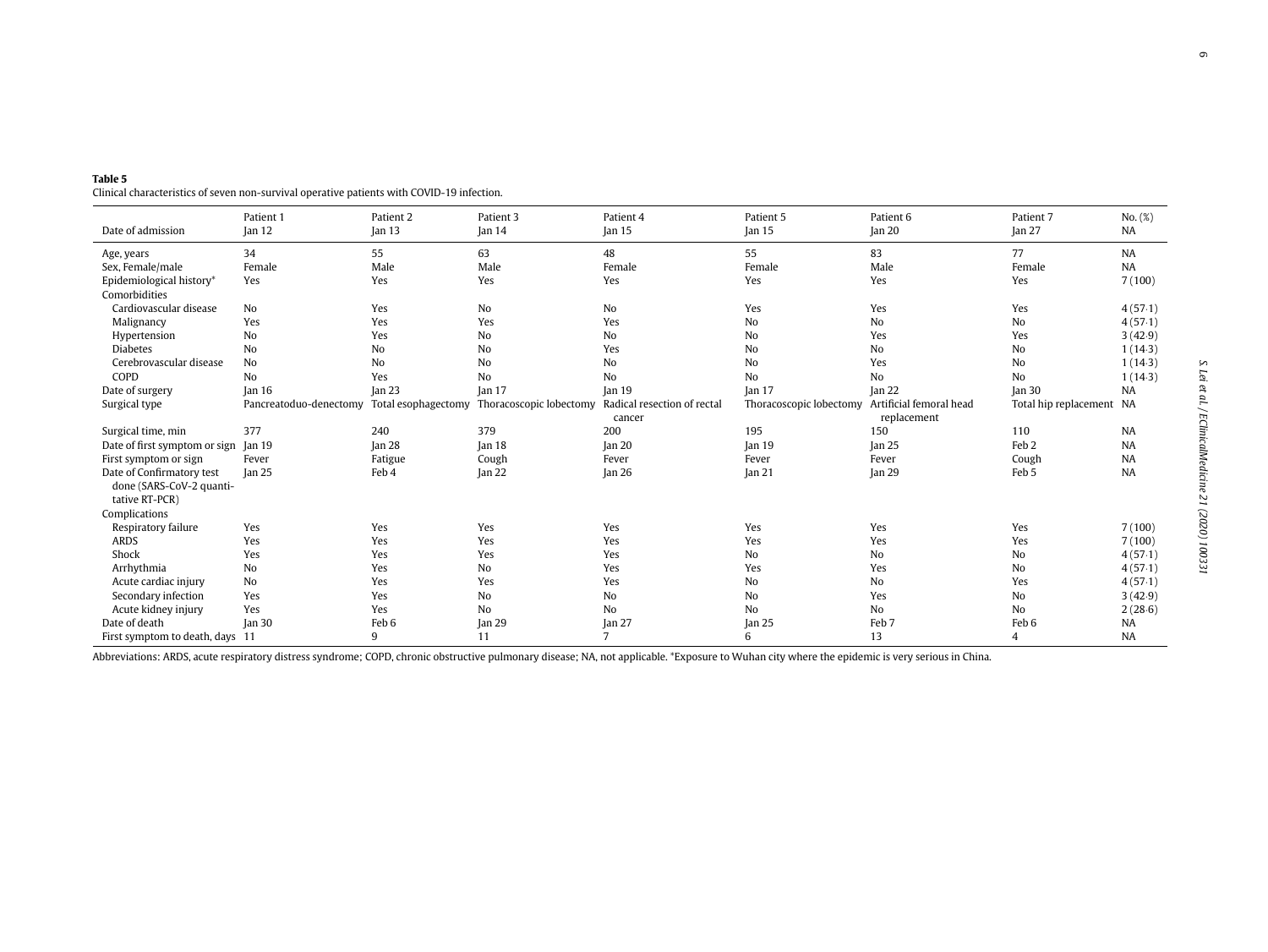or symptom was noticed) to dyspnea in the current study was 3.5 days (IQR,  $2.0-5.3$ ), which is shorter than the reported time of 8 $\cdot$ 0 days (IQR, 5 $\cdot$ 0 $-13\cdot$ 0) from the onset of first symptom to dyspnea in a study of 41 laboratory-confirmed cases infected with SARS-CoV-2,  $\left[5\right]$  and also shorter than the reported 5 $\cdot$ 0 days (IQR, 1 $\cdot$ 0-10 $\cdot$ 0) in another study of 138 hospitalized patients with confirmed SARS-CoV-2 in Wuhan. [\[2\]](#page-6-1) Seven of the 34 operative patients (20.6%) died of COVID-19 associated complications. This mortality rate is much higher than the reported overall case-fatality rate of 2.3% in COVID-19 patients without surgery,  $[9]$  and also higher than the case-fatality rate of 7.9% in noncardiac surgical patients without COVID-19 infection who were admitted to multidisciplinary ICU. [\[20\]](#page-7-8) Furthermore, the average duration from the time of first symptom to death of the 7 non-survivors (8.7 days, range 4 to 13 days) is apparently shorter than that reported previously. In the report of Huang and colleagues, [\[5\]](#page-6-4) the median time from onset of symptoms to first hospital admission was 7.0 days  $(4.0-8.0)$  and to ICU admission was 10.5 days  $(8.0-17.0)$  and 6 patients (15% of the total of 41 cases studied) did not survive ICU. The study did not report the exact dates of patient death, but it is safe for us to say that the average time from the onset of symptoms to death was longer than 10.5 days and thus longer than that of the non-survivors in our study. In other words, it is highly likely that surgical stress occurred during the incubation period of SARS-CoV-2 infection exacerbated disease progression and severity.

Currently, no specialized medication is available for the treatment of SARS-CoV-2 infection, and supportive measures remain the mainstay of COVID-19 treatment. Thus, the patient's immune function is a major determinant of the disease severity, and populations with low immune function, such as older people are more vulnerable and have high mortality after COVID-19 infection. [\[7\]](#page-6-10) Surgery may not only cause immediate impairment immune function, [\[12\]](#page-7-0) but also induce early systemic inflammatory response. [\[21\]](#page-7-9) Similar to the Middle East Respiratory Syndrome Coronavirus (MERS-CoV) infection, [\[22\]](#page-7-10) the SARS-CoV infected lung could induce and increase the amount of macrophage and neutrophil infiltration, and increase the levels of pro-inflammatory cytokines and chemokines. [[23,](#page-7-11)[24\]](#page-7-12) And, the high levels of circulating inflammatory cytokines has been reported to be correlated with the severity of illness in patients infected with the 2019 novel coronavirus (SARS-CoV-2). [\[5\]](#page-6-4) Consistent with these findings, the most common laboratory abnormalities in this study were lymphopenia (29 [85.3%] of 34 patients) and increased hypersensitive C-reactive protein. In addition, the patients admitted to ICU showed higher counts of white blood cell and neutrophil.

<span id="page-6-11"></span><span id="page-6-10"></span><span id="page-6-9"></span><span id="page-6-8"></span><span id="page-6-7"></span><span id="page-6-6"></span><span id="page-6-5"></span><span id="page-6-4"></span><span id="page-6-3"></span><span id="page-6-2"></span><span id="page-6-1"></span><span id="page-6-0"></span>Our study has some similarity to a case reported during MERS-CoV outbreak. [\[25\]](#page-7-13) In the report, a 61-year-old man who was electively admitted for cardiac bypass surgery and the patient's laboratory examinations were normal despite the history of hypertension and diabetes, and MERS-CoV test was negative before the surgery. However, this patient developed MERS-CoV infection-related symptom in the 2nd day after surgery, and was tested positive for MERS-CoV on post-operative day 6, and the patient passed away on postoperative day 9. Possibility exists that this patient could be a healthy carrier of MERS-CoV who then had the virus activated by the stress of surgery. For the patients included in our current study, we performed routine laboratory tests but did not specifically test for SARS-CoV-2 before surgery by use of quantitative RT-PCR with the CDC (Chinese Center for Disease Control and Prevention) recommended kit based on the considerations that these patients had no any sign of COVID-19 related symptoms and the CDC recommended kit was very limited and could only be used for highly suspected case of SARS-CoV-2 infection at that time. However, a thorough review of the patients' profile made us confident to believe that the 34 patients included in this study got infected before their hospital admission. We now retrospectively understand that it might be necessary and very important for a patient to be isolated for a certain period (such as the WHO recommended 14-days quarantine period) or the possibility of the new coronavirus infection being excluded before being considered for an elective surgery during the COVID-19 epidemic.

Our study has several notable limitations. The sample size of the present study was small, as it was a rare situation and patients were unintentionally scheduled for elective surgeries during the incubation period of COVID-19 infection. Additionally, the patients were not performed the specific SARS-CoV-2 confirmation test before surgery, due to the limited understanding of the epidemic situation and the shortage of SARS-CoV-2 kits at that time. Thus, our assumption of the intubation periods of the patients included the current study was mainly based on clinical profiles and routine laboratory tests. Nevertheless, it is our hope that the findings of the SARS-CoV-2 associated postoperative morbidity and mortality will alert the global community to be better prepared in the battle against COVID-19 infection.

In summary, we described the clinical characteristics and outcomes of the patients who were unintentionally scheduled for elective surgeries during the incubation period of COVID-19 infection. This retrospective cohort study showed 44.1% patients needed ICU care, and mortality was 20.5%. Risk factors for the poor prognosis of operative patients with COVID-19 need to be further study in larger sample size.

### 5. Contributors

Z-YX and SL had the idea for the study. Z-YX and ZX designed the study and have full access to all data in the study and take responsibility for the integrity of the data and the accuracy of the data analysis. SL, WS, CC, JC, WM, L-YZ and YJ collected the data. SL, FJ, DL and LZ performed data analysis. SL, FJ and WS drafted the manuscript. ZX and Z-YX revised the final manuscript.

#### Conflict of Interest

None.

### Acknowledgements

The authors' work was supported by the grants from National Natural Science Foundation of China ([NSFC 81772049,](#page-6-11) [81970247\)](#page-6-11). We acknowledge all health-care workers involved in the diagnosis and treatment of patients in Wuhan. We thank the patients and their families for providing requested data and information.

#### References

- [1] [Zhu N, Zhang D, Wang W, et al. A novel coronavirus from patients with pneumo](http://refhub.elsevier.com/S2589-5370(20)30075-4/sbref0001)[nia in china. N Engl J Med 2019;382\(8\) 2020727-33.](http://refhub.elsevier.com/S2589-5370(20)30075-4/sbref0001)
- [2] [Wang D, Hu B, Hu C, et al. Clinical characteristics of 138 hospitalized patients with](http://refhub.elsevier.com/S2589-5370(20)30075-4/sbref0002) [2019 novel coronavirus-infected pneumonia in Wuhan, China. JAMA 2020.](http://refhub.elsevier.com/S2589-5370(20)30075-4/sbref0002)
- [3] [Holshue ML, DeBolt C, Lindquist S, et al. First case of 2019 novel coronavirus in the](http://refhub.elsevier.com/S2589-5370(20)30075-4/sbref0003) [United States. N Engl J Med 2020.](http://refhub.elsevier.com/S2589-5370(20)30075-4/sbref0003)
- [4] [Silverstein WK, Stroud L, Cleghorn GE, Leis JA. First imported case of 2019 novel](http://refhub.elsevier.com/S2589-5370(20)30075-4/sbref0004) [coronavirus in Canada, presenting as mild pneumonia. Lancet 2020.](http://refhub.elsevier.com/S2589-5370(20)30075-4/sbref0004)
- [5] [Huang C, Wang Y, Li X, et al. Clinical features of patients infected with 2019 novel](http://refhub.elsevier.com/S2589-5370(20)30075-4/sbref0005) [coronavirus in Wuhan, China. Lancet 2020;395\(10223\):497](http://refhub.elsevier.com/S2589-5370(20)30075-4/sbref0005)–506.
- [6] [Guan WJ, Ni ZY, Hu Y, et al. Clinical characteristics of coronavirus disease 2019 in](http://refhub.elsevier.com/S2589-5370(20)30075-4/sbref0006) [China. N Engl J Med 2020.](http://refhub.elsevier.com/S2589-5370(20)30075-4/sbref0006)
- [7] [Chen N, Zhou M, Dong X, et al. Epidemiological and clinical characteristics of 99](http://refhub.elsevier.com/S2589-5370(20)30075-4/sbref0007) [cases of 2019 novel coronavirus pneumonia in Wuhan, China: a descriptive study.](http://refhub.elsevier.com/S2589-5370(20)30075-4/sbref0007) [Lancet 2020;395\(10223\).](http://refhub.elsevier.com/S2589-5370(20)30075-4/sbref0007)
- [8] [Yu P, Zhu J, Zhang Z, Han Y. A familial cluster of infection associated with the 2019](http://refhub.elsevier.com/S2589-5370(20)30075-4/sbref0008) [novel coronavirus indicating possible person-to-person transmission during the](http://refhub.elsevier.com/S2589-5370(20)30075-4/sbref0008) [incubation period. J Infect Dis 2020.](http://refhub.elsevier.com/S2589-5370(20)30075-4/sbref0008)
- [9] [Wu Z, McGoogan JM. Characteristics of and important lessons from the coronavi](http://refhub.elsevier.com/S2589-5370(20)30075-4/sbref0009)[rus disease 2019 \(COVID-19\) outbreak in China: summary of a report of 72314](http://refhub.elsevier.com/S2589-5370(20)30075-4/sbref0009) [cases from the Chinese center for disease control and prevention. JAMA 2020.](http://refhub.elsevier.com/S2589-5370(20)30075-4/sbref0009)
- [10] [Bai Y, Yao L, Wei T, et al. Presumed asymptomatic carrier transmission of COVID-](http://refhub.elsevier.com/S2589-5370(20)30075-4/sbref0010)[19. JAMA 2020.](http://refhub.elsevier.com/S2589-5370(20)30075-4/sbref0010)
- [11] [Chen H, Guo J, Wang C, et al. Clinical characteristics and intrauterine vertical](http://refhub.elsevier.com/S2589-5370(20)30075-4/sbref0011) [transmission potential of COVID-19 infection in nine pregnant women: a retro](http://refhub.elsevier.com/S2589-5370(20)30075-4/sbref0011)[spective review of medical records. Lancet 2020.](http://refhub.elsevier.com/S2589-5370(20)30075-4/sbref0011)